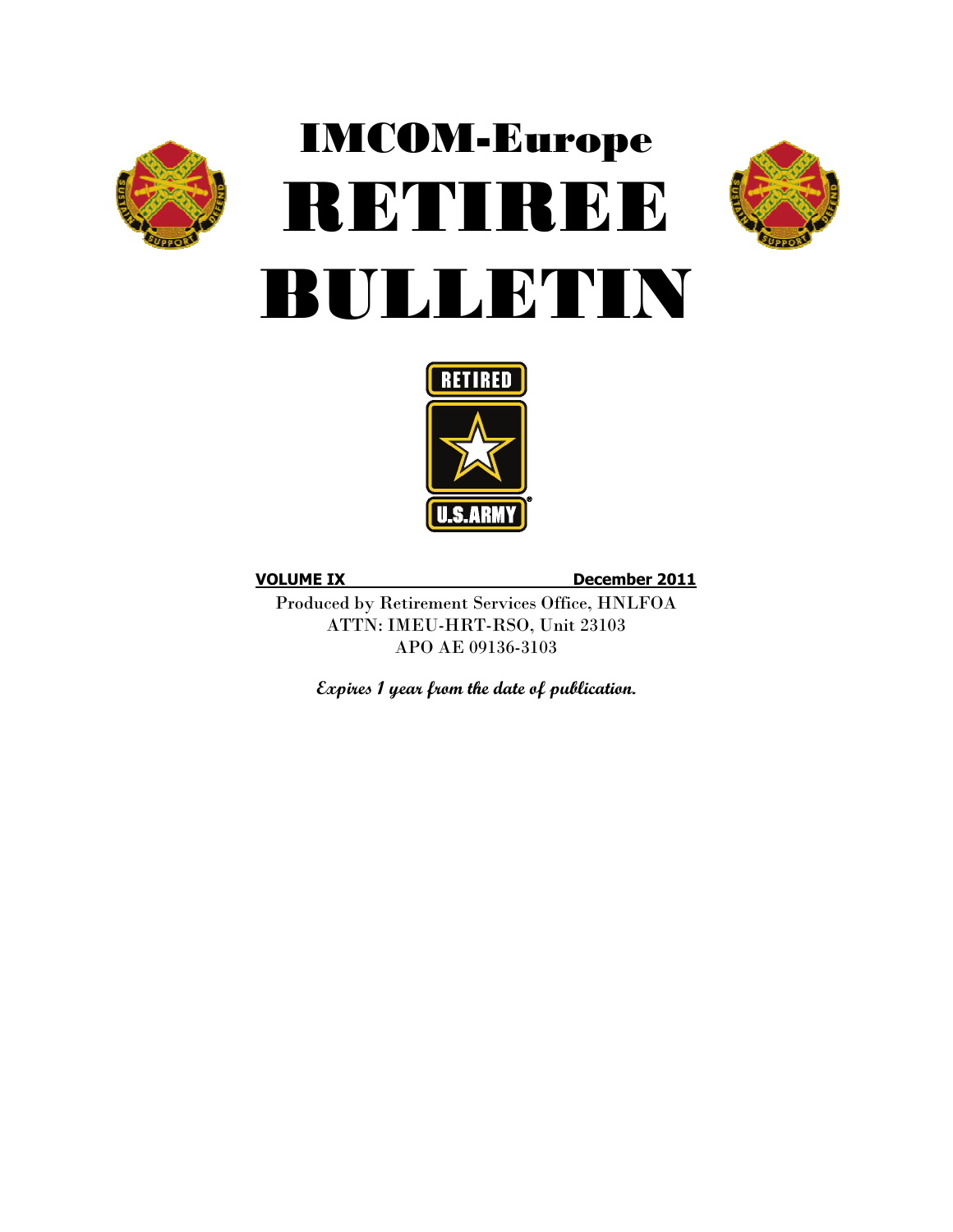IMCOM-Europe publishes the Retiree Bulletin twice a year (June and December) in accordance with AR 600-8-7. Its purpose is to keep retired Soldiers, spouses, and Families informed of their rights and privileges, to update them on developments in the Army, and to inspire goodwill and a desire to support the Army in the civilian community. You may send inquires or comments about the IMCOM-Europe Retiree Bulletin to the editor of the Retiree Bulletin, IMCOM-Europe, HNLFOA (IMEU-HRT-RSO), Unit 23103, APO AE 09136-3103. You may also get in touch by e-mail: rsoae@eur.army.mil or by calling DSN 314-496-5806 or civilian 0049-(0)6302-67-5806.

• IMCOM-Europe website:

*http://www.imcom-europe.army.mil/webs/sites/europe\_life/retiree/index.html*

Direct all other questions to the retirement services office at your local United States Army garrison. (See page 8 for list.)

Circulation: 7,500

COMMANDER AND EDITORIAL STAFF:

Lieutenant General Mark P. Hertling Commanding General, USAREUR

Ms. Kathleen Marin Director, IMCOM-Europe

Mr. Michael L. Malone IMCOM-Europe Retirement Services Officer/Editor



Dear Retirees, Family Members, and Annuitants:

The IMCOM-Europe Retirement Services Office has moved from Schwetzingen, Germany, to Sembach, Germany, as part of phase I of the Heidelberg garrison closure. (See page 2 for the new address and telephone number).

Hoping everyone had a Merry Christmas and a Happy New Year.

 Sincerely,  $\mathsf E$  MALONE IMCOM-Europe RSO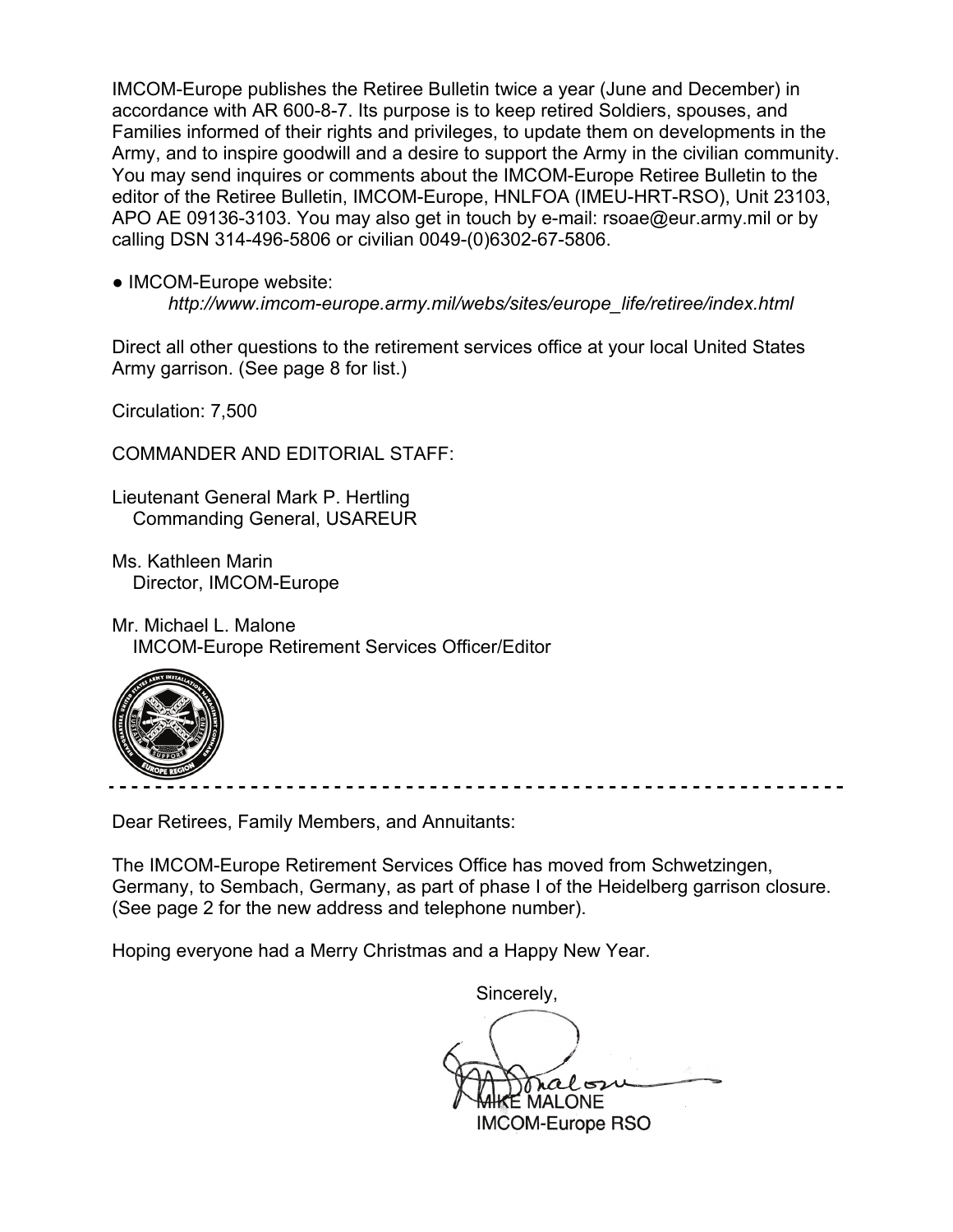

## **IMCOM-EUROPE RETIREE BULLETIN**



**Volume IX HNFLOA (IMEU-HRT-RSO), Unit 23103, APO AE 09136-3103 December 2011** 

### **This bulletin expires 1 year from date of publication.**

### **CONTENTS**

| New IMCOM-Europe Retirement Services Office (RSO) Contact Information2 |  |
|------------------------------------------------------------------------|--|
|                                                                        |  |
|                                                                        |  |
|                                                                        |  |
|                                                                        |  |
|                                                                        |  |
|                                                                        |  |
|                                                                        |  |
|                                                                        |  |
|                                                                        |  |
|                                                                        |  |
|                                                                        |  |
|                                                                        |  |
|                                                                        |  |
|                                                                        |  |
|                                                                        |  |
|                                                                        |  |
|                                                                        |  |
|                                                                        |  |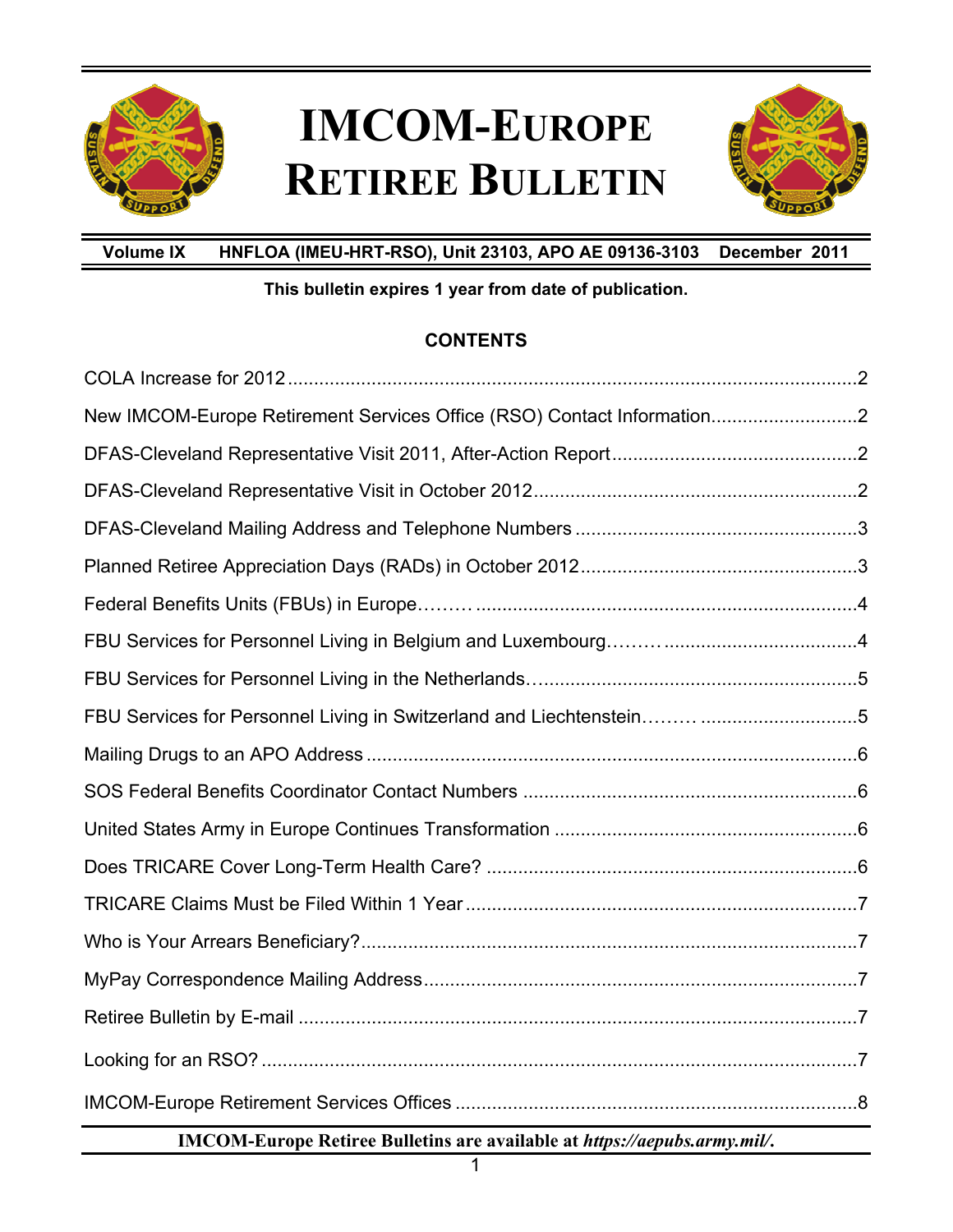#### **COLA Increase for 2012**

Both DFAS-Cleveland and the Social Security Administration have announced a 3.6 percent (Cost of Living Allowance) COLA increase for 2012. After a couple of years without a COLA increase, this is welcome news for all who retired before 2011. Personnel who retired in 2011 may receive a partial COLA increase depending on the date of retirement.

#### **New IMCOM-Europe Retirement Services Office (RSO) Contact Information**

The IMCOM-Europe RSO has moved to Sembach Kaserne, Germany. To contact the RSO, please use the following new telephone numbers and addresses:

- Telephone: DSN 496-5806 civilian: 0049-(0)6302-67-5806
- APO: HNLFOA (IMEU-HRT-RSO) UNIT 23103 APO 09136-3103
- Civilian: HNLFOA (IMEU-HRT-RSO) Sembach Kaserne 67681 Sembach-Heuberg Germany

#### **DFAS-Cleveland Representative Visit 2011, After-Action Report**

During his visit, the DFAS-Cleveland Representative, Mr. Cifani, assisted more than 400 retirees and annuitants and processed more than 500 transactions affecting everything from State and Federal taxes, direct deposit, arrears beneficiary, and survivor benefit program elections. In all, he recovered more than \$31,200 in back pay and benefits. Mr. Cifani indicated during his travels throughout Europe that a lot of retirees have administrative errors on their records that he could have corrected on the spot if only the retiree would have dropped by his station. He also recommended that retirees who retired before 1995 and have not audited their records since then should do so at the

next opportunity. In 1995, all services retired pay records were consolidated in Cleveland and not all data was transferred correctly. Over the last 4 years, Mr. Cifani has met with more than 1,650 retirees, processed more than 1,800 transitions, and recouped more than \$600,000.

Plan on stopping by the DFAS-Cleveland station the next time the representative is in your garrison. It will take only 5 to 10 minutes to audit your record.

#### **DFAS-Cleveland Representative Visit in October 2012**

A representative from DFAS-Cleveland will travel to Europe to help retirees and annuitants with pay issues and provide one-on-one audits of their pay records. Below is the planned schedule:

**12 Oct 12:** Benelux – SHAPE, Chapel Annex (0900-1300)

**13 Oct 12:** Heidelberg, Patrick Henry Village Pavilion at the RAD (0900-1500)

**15 Oct 12:** Bamberg, Warner Barracks, building 2790, 2d floor RSO (0900-1400)

**17 Oct 12:** Vicenza, Luna Bubble Annex, at the RAD (0800-1200)

**19 Oct 12:** Grafenwöhr, building 244, at the RAD (0800-1500)

**20 Oct 12:** Schweinfurt, Conn Barracks, building 40, at the RAD (0800-1300)

**22 Oct 12:** Ramstein, RSO across from the IDcard section (0900-1200)

**23 Oct 12:** Wiesbaden, building 1023W, RSO, room 106 (0900-1500)

**24 Oct 12:** Ansbach, location to be determined

**25 Oct 12:** Stuttgart, Patch Barracks Swabian Special Events Center (0800-1500)

**26 Oct 12:** Kaiserslautern, location to be determined

Always check with your local RSO to ensure military priorities did not cause a change in this schedule.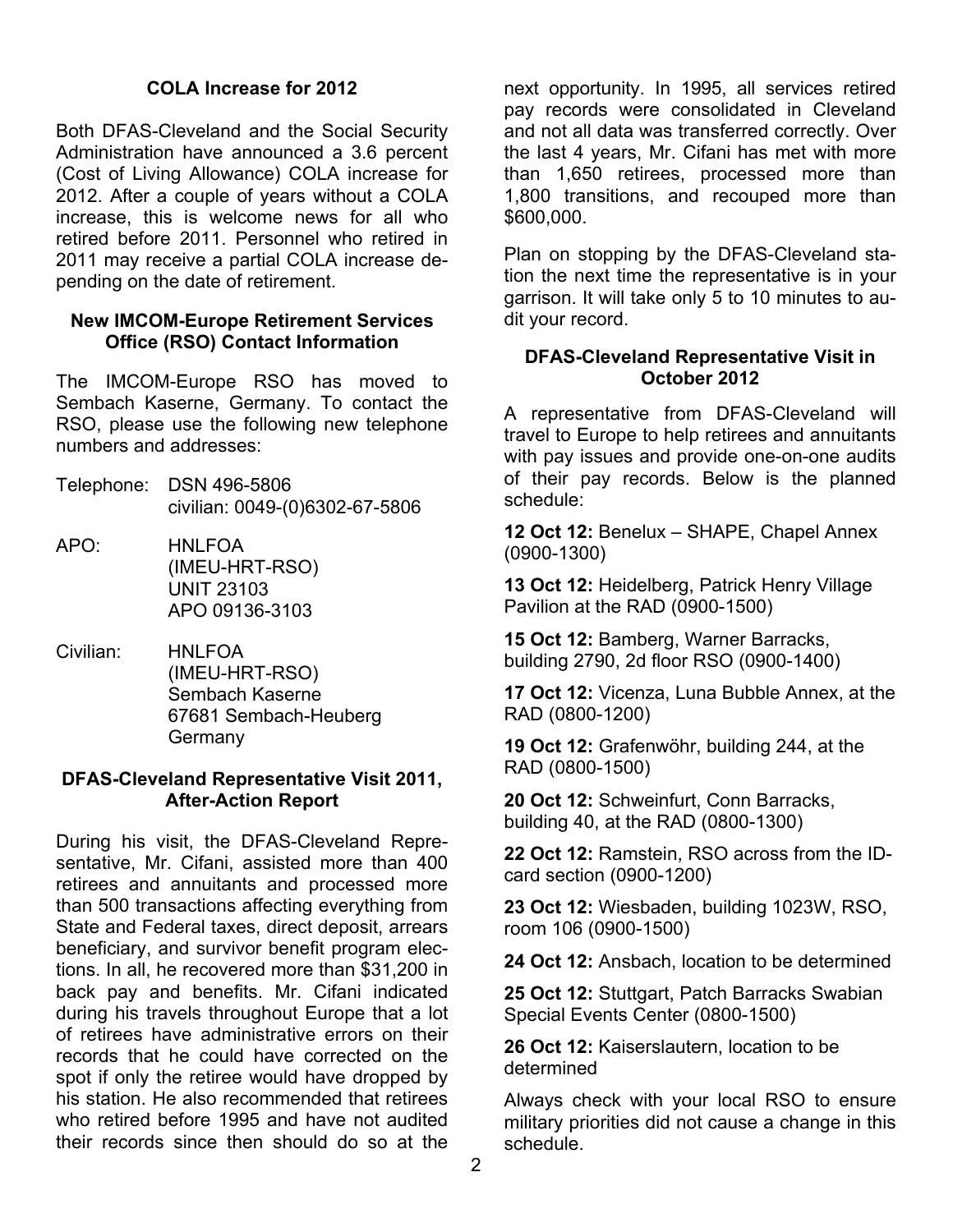#### **DFAS-Cleveland Mailing Address and Telephone Numbers**

The DFAS-Cleveland centralized mail-handling operation addresses and telephone numbers are as follows:

Defense Finance and Accounting Service U.S. Military Retirement Pay P.O. Box 7130 London, KY 40742-7130

Telephone: 1-800-321-1080 216-522-5955 Fax: 1-800-469-6559

Defense Finance and Accounting Service U.S. Military Annuitant Pay P.O. Box 7131 London, KY 40742-7131

Telephone: 1-800-321-1080 216-522-5955 Fax: 1-800-982-8459

For Germany only (toll free): 0800-5891634 (dial as it appears here). This number cannot be reached from a DSN telephone.

Ensure the last four digits of your SSN and your signature are on all faxed pages. You may also change your address online through the MyPay website at *http://www.dfas.mil*.

#### **Planned Retiree Appreciations Days (RADs) in October 2012**

The following RADs are tentatively scheduled for October 2012:

**USAG Benelux:** Friday, 12 October 2012, on SHAPE Chapel Annex, from 0900 to 1300 (doors open at 0800 for registration and close at 1200). The following agencies will be represented: DFAS-Cleveland; Federal Benefits Unit, London; and garrison support agencies.

**USAG Baden-Württemberg:** Saturday, 13 October 2012, at the Patrick Henry Village Pavilion, Heidelberg, from 0900 to 1400 (doors open at 0800 for registration and close at 1300).

Representatives from various agencies will attend to answer questions and provide assistance. This includes DFAS-Cleveland; Federal Benefits Unit, Frankfurt (Social Security Administration and the United States Department of Veterans Affairs); and various garrison support agencies. The agencies will address the following issues: ID cards, the Defense Enrollment Eligibility Reporting System, the Installation Access Control System, legal support, medical and dental services. Due to the planned closure of the Heidelberg garrison, this RAD could be the last one in Heidelberg.

**USAG Vicenza:** Wednesday, 17 October 2012, in the Luna Bubble Annex, from 0900 to 1200 (doors open at 0800 for registration and close at 1130). Medical services will include flu shots and other vaccinations, medical screening, diet counseling, eye exams, blood-pressure screening, blood-sugar testing, and pharmacy information. Representatives from various agencies will be present to answer questions and provide assistance, including the Chaplain's Office, Customs, Red Cross, Army Community Service, ID-card Office, Passport Office, Installation Access Control System, Legal Office, local associations, AAFES, and Service Credit Union. Representatives of the following outside agencies will attend: DFAS-Cleveland and Federal Benefits Unit, Rome.

**USAG Grafenwöhr:** Friday, 19 October 2012, in building 244, main post from 0900 to 1500 (doors open at 0800 for registration). Medical services will include flu shots and other vaccinations, medical screening, diet counseling, eye exams, blood-pressure screening, bloodsugar testing, and pharmacy services. Dental services will provide retirees with oral hygiene information and screening appointments. Representatives from the following services will attend: Chaplain's Office, Customs, Red Cross, Army Community Service, ID-card Office, Passport Office, Installation Access Control System, National Archives and Records Administration, Legal Office, local associations, AAFES, and Service Credit Union. Representatives of the following outside agencies will attend: Federal Benefits Unit, Frankfurt (for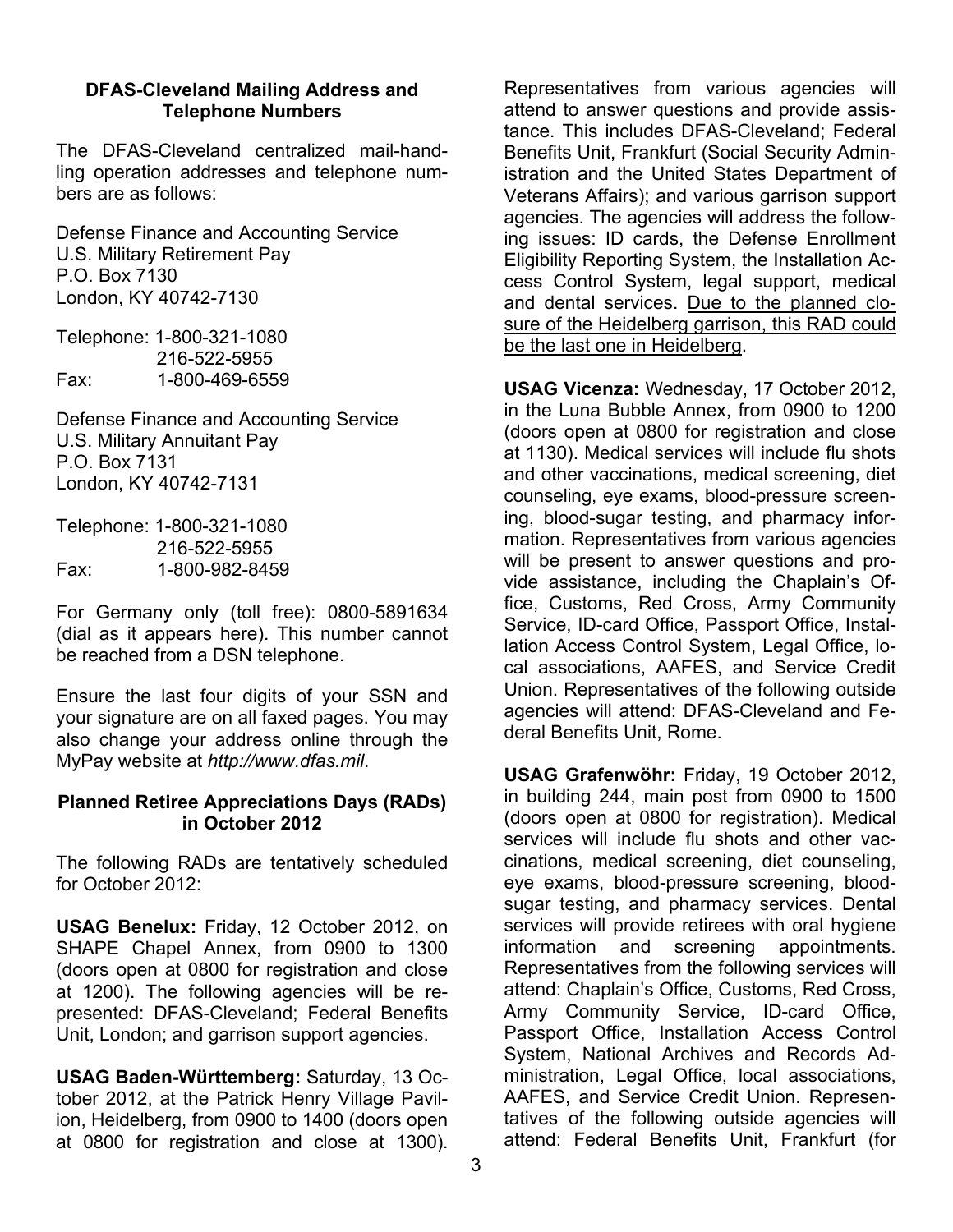social security and VA information) and DFAS-Cleveland.

**USAG Schweinfurt:** Saturday, 22 October 2012, at building 40, Conn Barracks, from 0900 to 1300 (doors open at 0800 for registration and close at 1200). Medical services will include flu shots and other vaccinations, medical screening, diet counseling, eye exams, blood-pressure screening, blood-sugar testing, and pharmacy information. Dental services will provide oral hygiene information and cleaning or screening appointments. Representatives from the following services will attend: Chaplain's Office, Customs, Red Cross, Army Community Service, ID-card Office, Passport Office, Installation Access Control System, National Archives and Records Administration, Legal Office, local associations, AAFES, and Service Credit Union. Representatives of the following outside agencies will attend: DFAS-Cleveland and the Federal Benefits Unit, Frankfurt (for social security and VA information).

**USAG Ansbach:** The RAD is tentatively scheduled for 24 October 2012 at a location to be determined. Medical services will include flu shots and other vaccinations, medical screening, diet counseling, eye exams, blood-pressure screening, blood-sugar testing, and pharmacy information. Representatives from the following services will attend: Chaplain's Office, Customs, Red Cross, Army Community Service, ID-card Office, Passport Office, Installation Access Control System, National Archives and Records Administration, Legal Office, local associations, AAFES, and Service Credit Union. Representatives of the following outside agencies will attend: DFAS-Cleveland and the Federal Benefits Unit, Frankfurt (for social security and VA information).

**USAG Stuttgart:** Thursday, 25 October 2011, at Patch Barracks Swabian Special Events Center (subject to change) from 0800 to 1500. Medical services will include flu shots and other vaccinations, diet counseling, eye exams, medical screening, blood-pressure screening, blood-sugar testing, and pharmacy information. Ophthalmology services may be offered

(depending on personnel availability). Dental services will only provide retirees with oral hygiene information and exams. Representatives from the following services will attend: Chaplain's Office, Customs, Red Cross, Army Community Service, ID-card Office, Passport Office, Installation Access Control System, National Archives and Records Administration, Legal Office, local associations, AAFES, and Service Credit Union. Representatives of the following outside agencies will attend: DFAS-Cleveland and the Federal Benefits Unit, Frankfurt (for social security and VA information).

### **Federal Benefits Units (FBUs) in Europe**

FBUs **will not assist** retirees and annuitants **with military retired pay** issues. For assistance with these issues, please refer to the last page of the bulletin to find an RSO to assist you with issues involving DFAS-Cleveland. You may also contact DFAS-Cleveland directly using the telephone numbers on page 3.

The State Department is in the process of transforming services provided by embassies and consulates in Europe, the Middle East, and Africa. This transformation has resulted in the following changes:

#### **FBU Services for Personnel Living in Belgium and Luxembourg**

The FBU at the United States Embassy London, United Kingdom, is now responsible for providing assistance to retirees and annuitants living in Belgium and Luxembourg. The service includes help with federal benefits, social security issues, Medicare, veterans affairs, Office of Personnel Management issues, and Railroad Retirement.

Many common questions are answered at the Frequently Asked Questions section of the London FBU website at *http://london. usembassy.gov/cons\_new/acs/fbu/index.html*. This website also provides an online form to ask additional questions and to report changes. The following is the contact information for the FBU, London: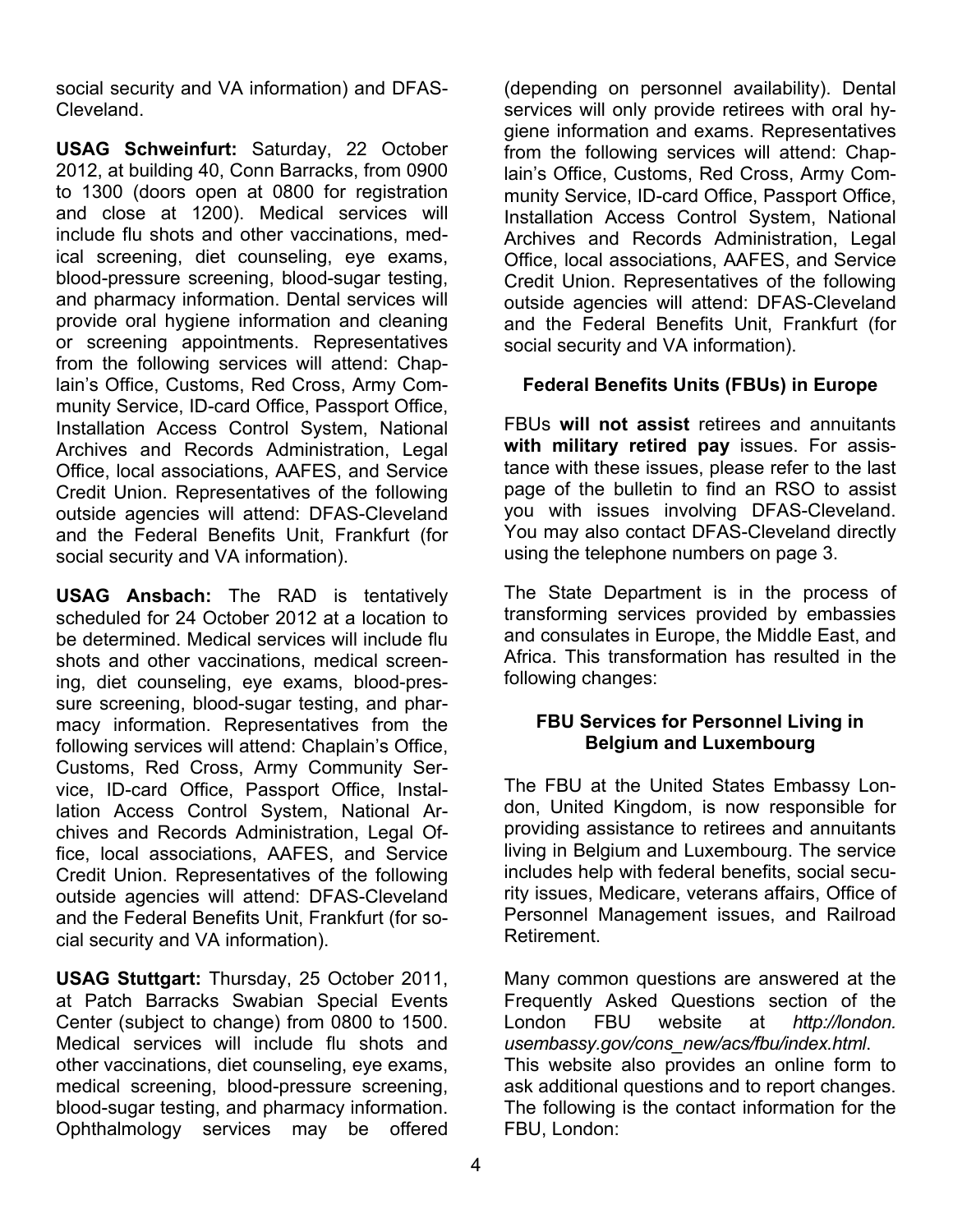- Mailing Address: U.S. Embassy Federal Benefits Unit 24 Grosvenor Square London, W1A 2LQ United Kingdom
- Visiting Address: 24 Grosvenor Square London, W1A 1AE United Kingdom

Telephone: 0044-20-7499-9000 (This number will be answered Monday through Friday, 0830 through 1300, GMT.)

E-mail: fbu.london@ssa.gov

Visits are possible only by appointment.

#### **FBU Services for Personnel Living in the Netherlands**

The FBU at the United States Embassy Dublin, Republic of Ireland, is now responsible for providing services to residents of the Netherlands. Clients should ensure to first read the FBU Frequently Asked Questions before contacting the FBU Dublin. The following is the contact information for the FBU Dublin:

Address: U.S. Embassy Federal Benefits Unit U.S. Embassy 42 Elgin Road Ballsbridge, Dublin 4 Ireland

Telephone: 00-353-1-668-8777-2112 (This number will be answered Monday through Friday, 0830 through 1230, GMT.)

Fax: 00-353-1-668-7245

E-mail: fbu.dublin@ssa.gov

The FBU Dublin is open for general inquiries from 0830 through 1130, GMT, (Monday, Tuesday, Thursday, and Friday, except on American and Irish Holidays). Afternoon inquiries require an appointment.

Customers are encouraged to call for assistance. On receipt of your call, a member of the staff will take your telephone number and call you back to complete the business.

#### **FBU Services for Personnel Living in Switzerland and Liechtenstein**

The FBU at the U.S. Consulate General in Frankfurt, Germany, and the U.S. Embassy in Paris, France, are now responsible for providing the full range of benefit services to residents of Switzerland and Liechtenstein.

Clients may select the business language in which they wish to have their Federal Benefit issues addressed as follows:

For assistance in English and German, please contact the FBU in Germany:

Address: American Consulate General Federal Benefits Unit Giessener Strasse 30 60435 Frankfurt/Main **Germany** 

Telephone: 0049-(0)69-90-555-1100

Fax: 0049-(0)69-749-352

E-mail: fbu.frankfurt@ssa.gov

The FBU, Frankfurt, is open to the public Monday through Friday, 0800 through 1100, except on German and American Holidays and the last Thursday of the month. Visits require an appointment.

Please visit the consulate website at *http:// germany.usembassy.gov/acs/federal\_benefits/*.

For assistance in French and Italian, please contact the FBU in France:

Address: U.S. Embassy Federal Benefits Unit 4 avenue Gabriel F-75382 Paris Cedex 08 France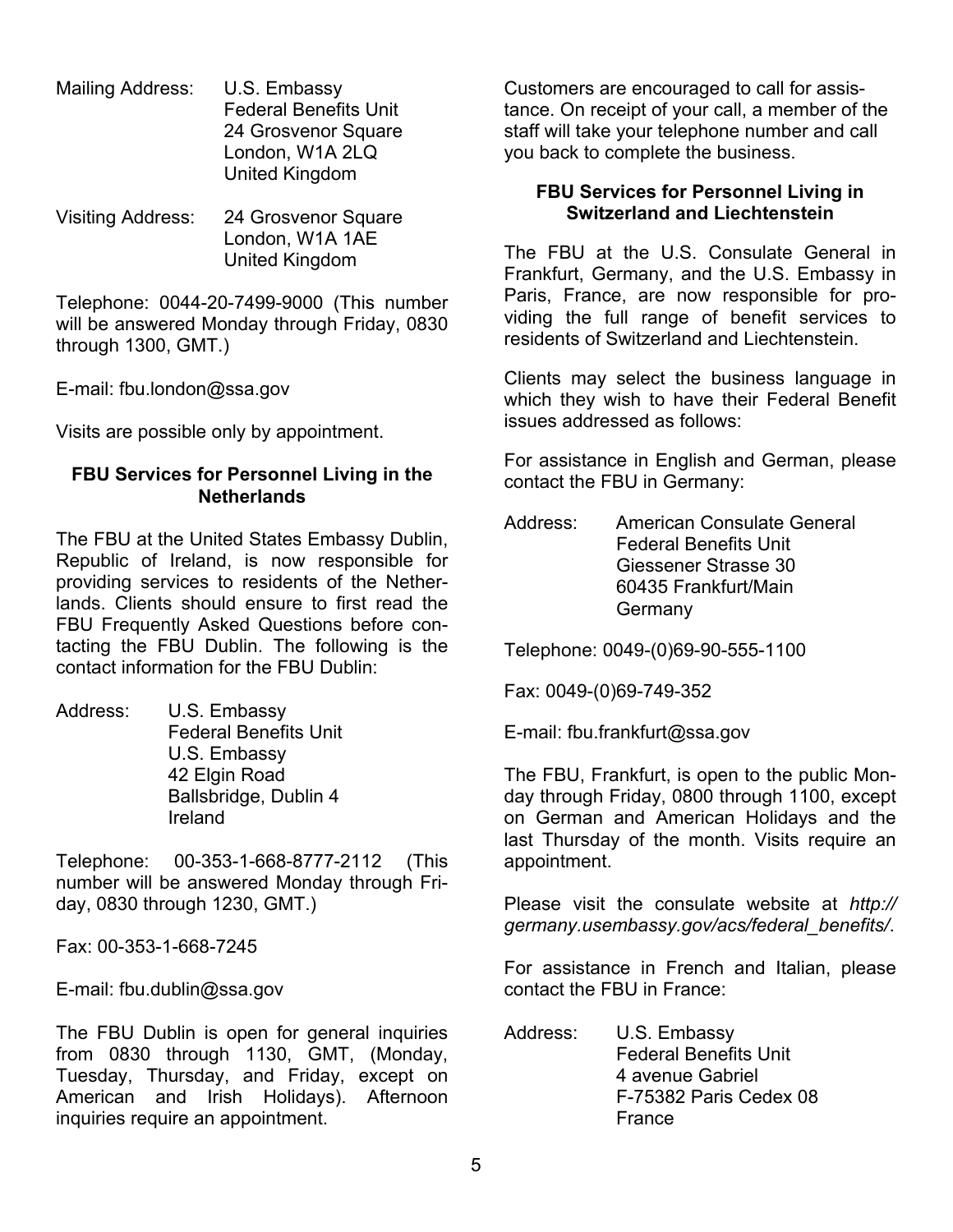Telephone: 0033-1-43-12-27-05

Fax: 0033-1-43-12-26-23

e-mail: fbu.paris@ssa.gov

Please visit the embassy website at *http:// france.usembassy.gov/federal\_benefits.html*.

#### **Mailing Drugs to an APO Address**

According to AE Regulation 550-175, it is unlawful to import medication, vitamins, or supplements to Germany through the postal system. Violations are subject to customs penalties and disciplinary action.

#### **SOS Federal Benefits Coordinator Contact Numbers**

The Benefits Coordinator is Ms. Jodi Motszko, Campbell Barracks, Heidelberg, Germany, DSN 370-9090 or civilian 0049-(0)6221-57-9090.

#### **United States Army in Europe Continues Transformation**

USAREUR announced two separate actions that will reduce the Army in Europe by 60 military positions, 619 local national, and 389 DA civilian positions. In the first action, DOD has directed U. S. Army garrisons (USAGs) in Belgium, Germany, and the Netherlands to restructure or, in some cases, inactivate to realign and right-size essential services provided to changing community populations. This action will result in the reduction of 25 military, 401 local national, and 205 DA civilian positions. In addition, this announcement includes a reduction of 35 military and an increase of 30 DA civilian positions associated with an inactivation and activation of the units in Italy. The following U.S. Army garrisons will inactivate and be fully incorporated as satellite sites into their parent garrison: USAG Garmisch, Germany, will be incorporated into USAG Grafenwöhr. USAG Brussels, Belgium, and USAG Schinnen, the Netherlands, will be incorporated into USAG Benelux. The following U.S. Army garrisons in Germany will restructure to right-size support: USAG Ansbach,

USAG Bamberg, USAG Grafenwöhr, USAG Hohenfels, USAG Schweinfurt, and USAG Wiesbaden. USAG Benelux in Belgium will also reorganize.

In the second round of actions, DA has directed a worldwide reduction of headquarters staffs. Consequently, USAREUR will reduce 432 civilian positions on its headquarters staff and on the headquarters staffs of the 21st Theater Sustainment Command (21st TSC) and the Seventh United States Army Joint Multinational Training Command (JMTC). In all, this action will eliminate 218 local national and 214 DA civilian positions.

Managers at the headquarters of USAREUR, 21st TSC, and JMTC were given the flexibility to look at their operations and assess for themselves which positions could be eliminated without threatening the mission. None of these positions will be reestablished as contractor positions or otherwise reinstated.

Army in Europe leaders understand that reductions in civilian manpower are difficult and are fully aware of the potential professional and personal effects that reductions can have on the workforce.

For more detailed information, go to the USAREUR website at *http://www.eur.army.mil/ default.asp*, click on *Newsroom*, scroll down to *News Releases* and click on the story.

#### **Does TRICARE Cover Long-Term Health Care?**

TRICARE does not have a long-term health benefit. You may need to look at purchasing long-term care insurance coverage for assistance with long-term care costs. TRICARE, like Medicare, is designed to cover medical care for illnesses or injuries, such as cancer, a broken arm, or a stroke. It will not pay for long-term assistance with activities of daily living, such as dressing, eating, or using the bathroom. For information on long-term care coverage, contact commercial companies that provide long-term care benefits. The Office of Personnel Management provides long-term care coverage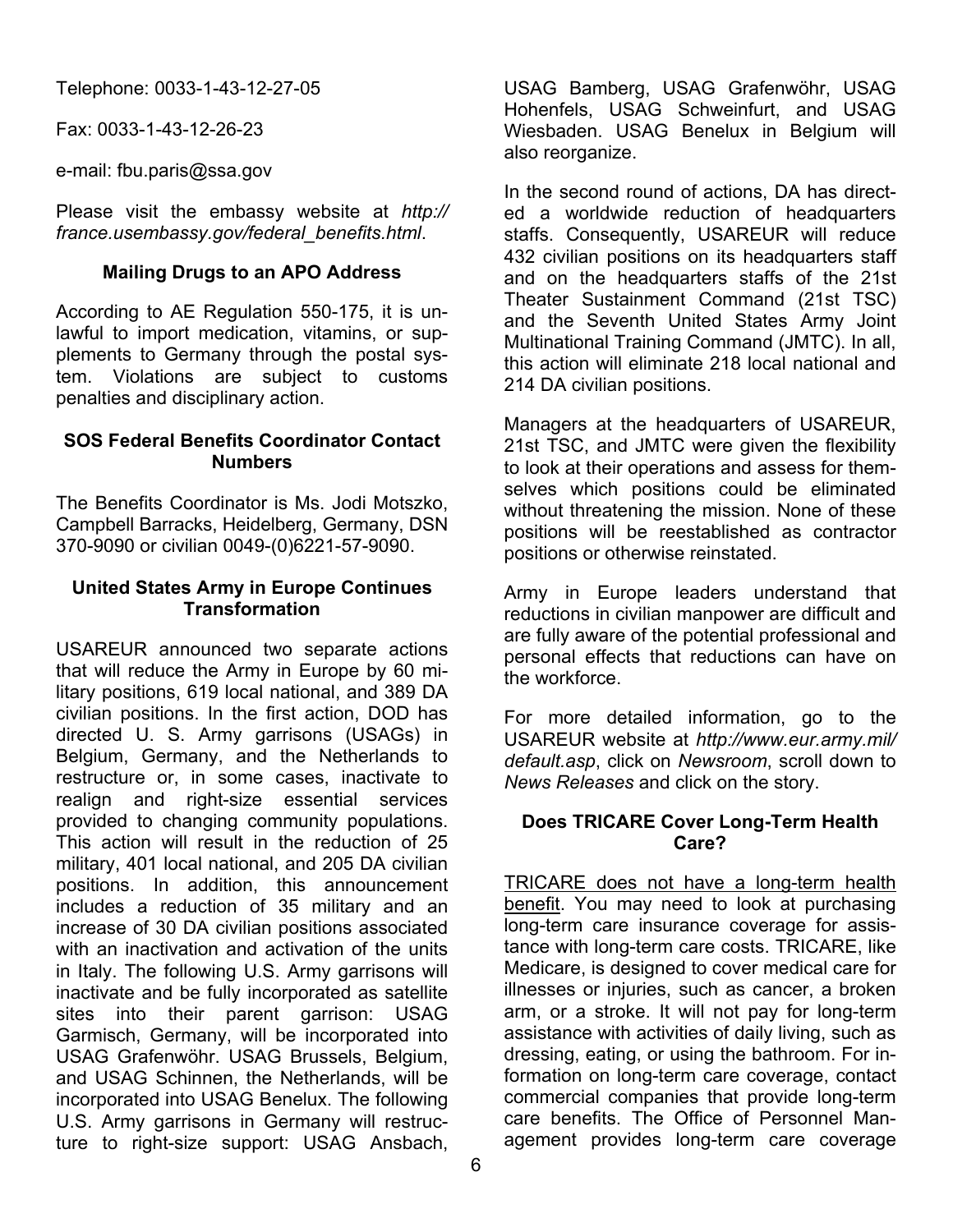through the Federal Long Term Care Insurance Program (FLTCIP). Many TRICARE beneficiaries may be eligible to participate in the FLTCIP. For more information, call 001-800- 582-3337.

### **TRICARE Claims Must Be Filed Within 1 Year**

The TRICARE claims center must receive all bills and claims no later than 12 months after the first day you receive care. TRICARE must receive claims for inpatient services no later than 12 months after the day you leave the hospital. File claims by completing DD Form 2642 (TRICARE DOD/Champus Claim, Patient's Request for Medical Payment).

**Remember! TRICARE may not cover all host-nation services offered. You should always check with your local TRICARE office for guidance on services offered versus services covered before accepting them.** 

### **Who is Your Arrears Beneficiary?**

Who have you designated as your arrears beneficiary for your last month of retirement pay? Since we have no way of knowing how long we will live, we need to ensure that the information DFAS has concerning our arrears beneficiary remains current.

Once a retiree dies, DFAS-Cleveland will recoup the last check either from the bank or the spouse. DFAS will audit and then close the retiree's DFAS retired pay account. If the retiree did not identify a beneficiary for the last retirement pay, DFAS cannot return the remaining monies. Furthermore, DFAS-Cleveland cannot start the annuitant payments of the Survivor Benefit Plan until the retiree's retired pay account is closed. Therefore, contact your local RSO about completing DD Form 2894 (Designation of Beneficiary Information).

### **MyPay Correspondence Mailing Address**

If you are a retiree, work for the Government as a civilian, and use MyPay, remember that changing your address on the civilian side of the MyPay screen will not automatically change your retiree mailing address. You must also change the information on the retiree side. In addition, when changing an address in MyPay, remember APO and FPO addresses are not foreign addresses. Enter APO or FPO addresses in the continental United States portion. Many APO and FPO addresses entered in DFAS include information that causes postal problems. Include only the information provided by postal personnel in your APO or FPO address. Due to postal transformation, many formerly correct addresses in MyPay are now incorrect. In Europe, there are currently approximately 500 undeliverable MyPay APO and FPO addresses due to incorrect address information. This can delay or even stop delivery of your correspondence. Remember the MyPay mailing address is your official Army mailing address. Take the time to ensure it is correct.

### **Retiree Bulletin by E-Mail**

If you wish to receive the Retiree Bulletin by e-mail, request addition to the distribution list at *https://aepubs.army.mil/.* Click on *Retiree*, enter the information requested in the pop-up window, and click on *Submit*. This is a onetime registration. Once you subscribe, we will send all future Retiree Bulletins to you automatically by e-mail. If you change your e-mail address, you must register again.

### **Looking for an RSO?**

If you live outside Belgium, Germany, Italy, or the Netherlands, contact the IMCOM-Europe RSO at DSN 496-5806 or civilian 0049-(0) 6302-67-5806. Otherwise see the list on page 8.